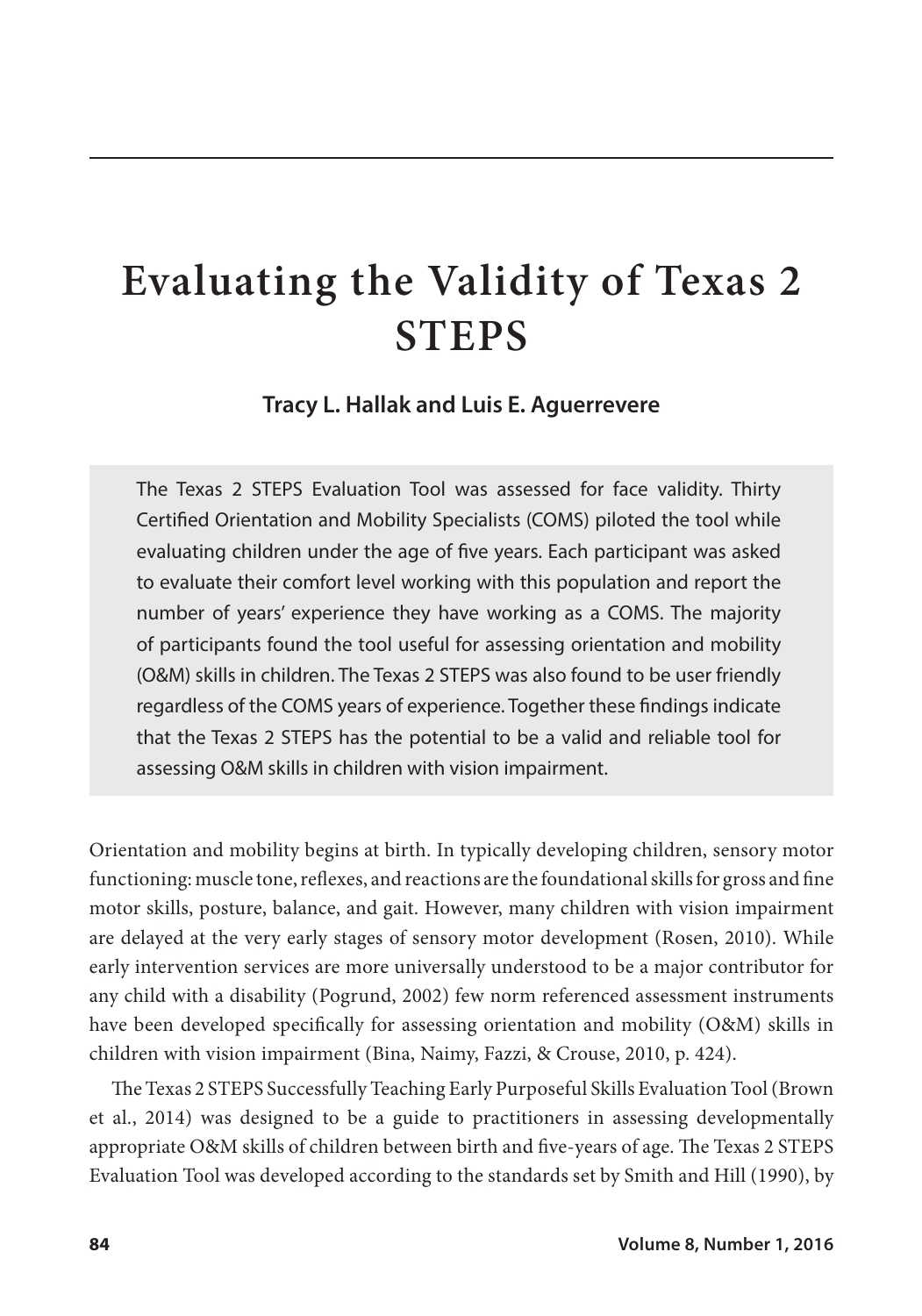professionals in the field of vision impairment, both COMS and Teachers of Students with Visual Impairments (TVI) from across Texas.

During the development of the Texas 2 STEPS, 16 evaluations and one developmental resource were disaggregated and discussed for their relevance to O&M skills. Eight of the protocols were designed for the assessment of students with vision and/or multiple impairments. Though all skills in the evaluated assessments were considered important by the developers, they were not all considered essential skills necessary for evaluation specifically related to O&M. Gross motor skills and concept development comprise the majority of skills in Texas 2 STEPS. Fine motor, expressive and receptive language, and cognition were included to the extent in which they were determined to directly impact O&M skills and would be appropriate for instruction by an O&M specialist. In addition, age ranges for each skill area were taken into consideration and compared. The Texas 2 STEPS is divided into two domains: mobility skills and orientation skills. These domains are subdivided into 17 mobility skill areas and 10 orientation skill areas identified as the categories to be evaluated using Texas 2 STEPS.

The purpose of the current study was to determine whether or not professionals in the field of visual impairment believed that the Texas 2 STEPS Evaluation Tool is a useful measure of O&M skills for children with vision impairment. Results of this investigation will serve as a first step in testing a valid measure of O&M in children birth through five years and children with vision and multiple impairments. Results will also be used to drive revision in the evaluation tool.

### **METHOD**

#### *Participants*

During the presentations at Texas Association for Education and Rehabilitation of Blind and Visually Impaired (TXAER) Conference (March 2014) and Association for Education and Rehabilitation of Blind and Visually Impaired (AER) International Conference (July 2014), COMS were asked to volunteer to pilot the Texas 2 STEPS Evaluation Tool. Twenty Texas Educational Service Centers (ESC) sent information to COMS in their regions requesting volunteers. Individuals were solicited using the American Foundation for the Blind (AFB) Directory of Services for each state. Individual universities with COMS programs were sent information regarding the Texas 2 STEPS Evaluation Tool that required distribution to the COMS.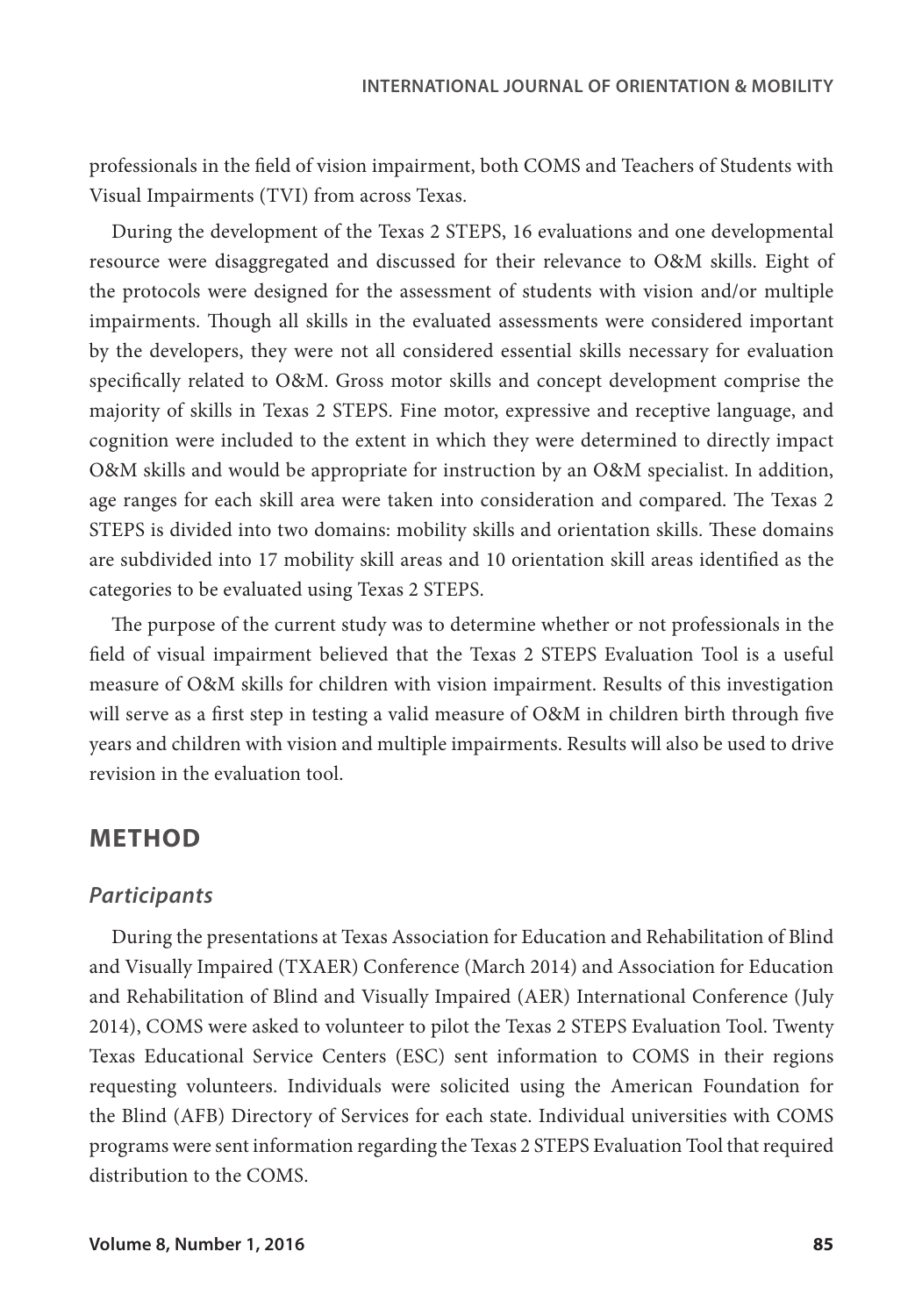A total of 83 COMS volunteered to participate in the pilot study and were contacted by email. Document packets were sent to 83 volunteers. Participants were asked to complete a 10-question survey regarding the evaluation tool, including their comfort using the tool and the overall usability of the tool. In addition, participants were asked to provide information about their experience in the field and conduct a self-evaluation on their comfort level working with children aged from birth through to five years, and with children with multiple and vision impairments (Table 1).

| Table 1. Texas 2 STEPS: Evaluation pilot feedback.                                    |                                                                                                             |                    |  |  |
|---------------------------------------------------------------------------------------|-------------------------------------------------------------------------------------------------------------|--------------------|--|--|
| 1.                                                                                    | Average amount of total time spent on each evaluation. _________________________                            |                    |  |  |
| 2.                                                                                    | Were all of the concepts in orientation and mobility for early intervention<br>included in this evaluation? | Yes No             |  |  |
|                                                                                       | 3. Did the evaluation cover a sufficient range of skills in all concept areas of need?                      | Yes No             |  |  |
| 4.                                                                                    | Was Texas 2 S.T.E.P.S. Evaluation 'user friendly'?                                                          | Yes No             |  |  |
| 5.                                                                                    | Strengths:                                                                                                  |                    |  |  |
| 6.                                                                                    | Weaknesses:                                                                                                 |                    |  |  |
| 7.                                                                                    | Additional suggestions:                                                                                     |                    |  |  |
| 8.                                                                                    | Is this an assessment that you would use again?<br>Why or why not?                                          | Yes No             |  |  |
|                                                                                       | 9. Would you like training on the use of this assessment?                                                   | Yes No             |  |  |
|                                                                                       | 10. Overall rating of Texas 2 S.T.E.P.S. Evaluation Tool                                                    | Low 1 2 3 4 5 High |  |  |
| <b>COMS</b> Evaluation Information                                                    |                                                                                                             |                    |  |  |
|                                                                                       |                                                                                                             |                    |  |  |
|                                                                                       |                                                                                                             |                    |  |  |
|                                                                                       |                                                                                                             |                    |  |  |
| Number of years of experience working with children birth to 6 years<br>of age $\Box$ |                                                                                                             |                    |  |  |
| How many individuals did you assess using this Texas 2 S.T.E.P.S                      |                                                                                                             |                    |  |  |
|                                                                                       | Comfort level working with infants                                                                          | Low $12345$ High   |  |  |
| Comfort level working with students with MIVI                                         |                                                                                                             | Low 1 2 3 4 5 High |  |  |
|                                                                                       | Comfort level using this assessment                                                                         | Low 1 2 3 4 5 High |  |  |

# **RESULTS**

Out of the 83 participants, surveys were returned by 32 participants who piloted the Texas 2 STEPS Evaluation. Moreover, two participants were dropped from the study as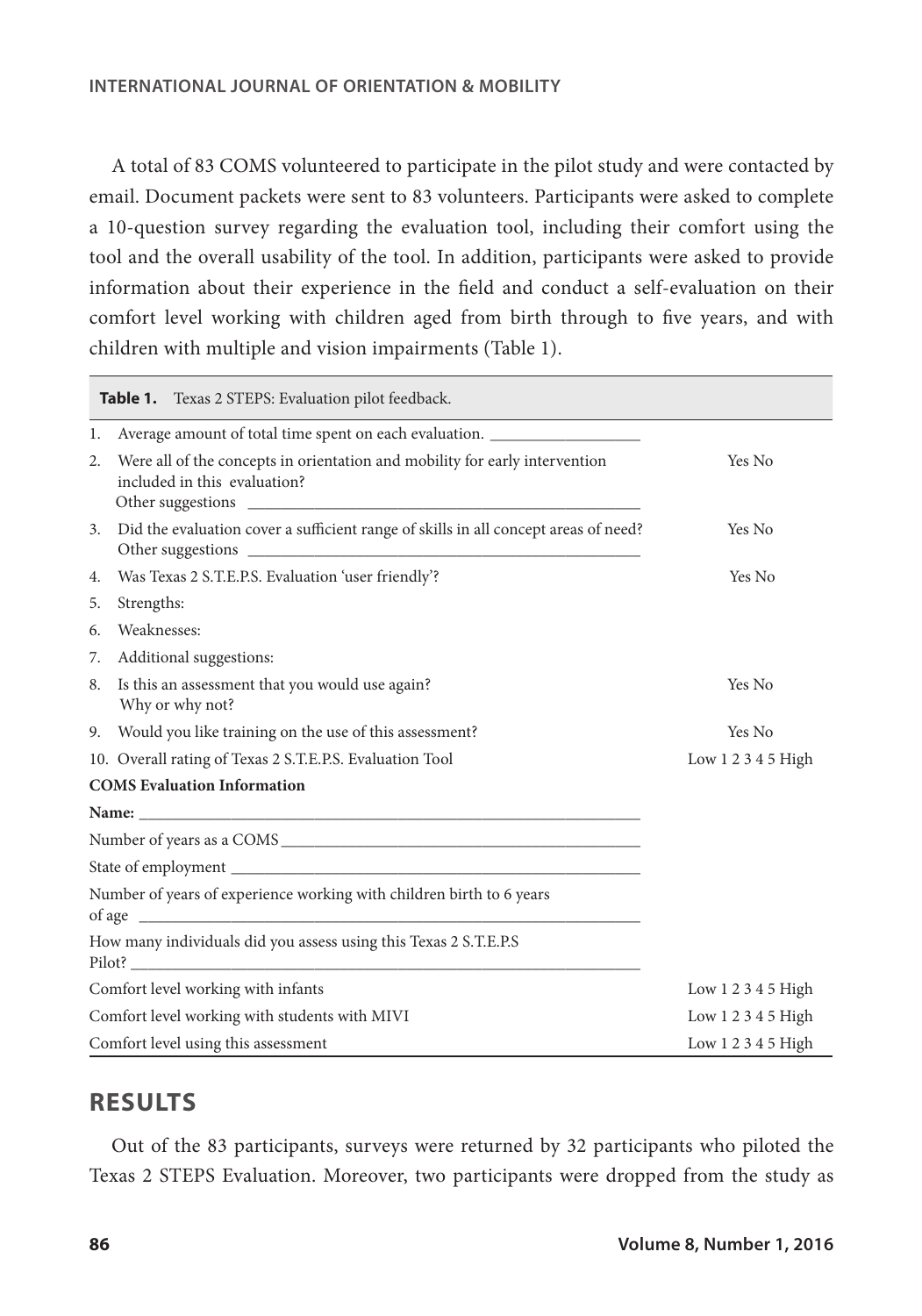they did not answer enough questions to enable analyses; totalling 30 participants. For this final sample, on average, participants completed 2.27 (*SD=1.7*) evaluations and these evaluations were completed on an average of 1.6 hours (*SD=0.62*). Most were located in Texas (*n=17*; 56.7%) and had an average years of experience of 10.76 years (*SD=8.0*). The majority of participants had graduated from an O&M program (*n=22*; 73.3%) and 29 participants (96.7%) reported that they were currently working on a range of O&M programs. Almost half of the participants (46.9%) reported high comfort level working with individuals with vision impairment who also had multiple disabilities.

| Table 2. Strengths and weaknesses of the Texas 2 STEPS.                                                                                                                  |                                                                                                                                                                                                                                                                                                                                                                                                  |                                                                                                                                                                                                                                                                                                                                                                   |  |  |
|--------------------------------------------------------------------------------------------------------------------------------------------------------------------------|--------------------------------------------------------------------------------------------------------------------------------------------------------------------------------------------------------------------------------------------------------------------------------------------------------------------------------------------------------------------------------------------------|-------------------------------------------------------------------------------------------------------------------------------------------------------------------------------------------------------------------------------------------------------------------------------------------------------------------------------------------------------------------|--|--|
| Strengths                                                                                                                                                                |                                                                                                                                                                                                                                                                                                                                                                                                  |                                                                                                                                                                                                                                                                                                                                                                   |  |  |
| Information on Age/Grouping                                                                                                                                              | Use of Tool/Resources                                                                                                                                                                                                                                                                                                                                                                            | Improvements/Enhancements                                                                                                                                                                                                                                                                                                                                         |  |  |
| Age in months $(n=7)^*$<br>Skills in months $(n=2)$<br>Chronological order<br>Developmental order<br>Age equivalents identified<br>Concepts in developmental<br>sequence | Easy to use $(n=0)$<br>Ease of evaluation $(n=2)$<br>Ability to look at each concept<br>Liked formatting $(n=13)$<br>Instructions for evaluation $(n=5)$<br>Easy to use to evaluate MDVI<br>Good for comprehensive exams<br>Simple areas of strength and<br>weakness<br>Glossary $(n=4)$<br>Appendix $(n=4)$                                                                                     | Skills not previously been<br>considered<br>Physical Therapists impressed<br>Items not previously known<br>Only tool for this age group<br>Effective for tracking progress<br>Useful because training did not<br>cover this material<br>Ability to see where child aligns<br>Effective for goal writing<br>The tool provided good references<br>for the evaluator |  |  |
| Weaknesses                                                                                                                                                               |                                                                                                                                                                                                                                                                                                                                                                                                  |                                                                                                                                                                                                                                                                                                                                                                   |  |  |
| Information on Age/Grouping                                                                                                                                              | Use of Tool/Resources                                                                                                                                                                                                                                                                                                                                                                            | Difficulties/Hindrances                                                                                                                                                                                                                                                                                                                                           |  |  |
| Not sufficient for MDVI**<br>Early development is for OT/PT                                                                                                              | Needs 'not observed or age<br>appropriate'<br>Some items ambiguous $(n-3)$<br>Needs matrix/scale $(n-4)$<br>No scores for verbal/physical<br>development<br>Needs functional vision evaluation<br>Needs 'not observed or age<br>appropriate'<br>Some items ambiguous $(n-3)$<br>Needs matrix/scale $(n-4)$<br>No scores for verbal/physical<br>development<br>Needs functional vision evaluation | Long but necessary<br>Impractical to find all positions<br>Finding time<br>Finding the environment<br>Needs guidelines for qualification<br>for services<br>Unsure how to use all of the<br>information                                                                                                                                                           |  |  |

 $(n=x)$  is the number of participants with the same comments MDVI=multiply disabled & visually impaired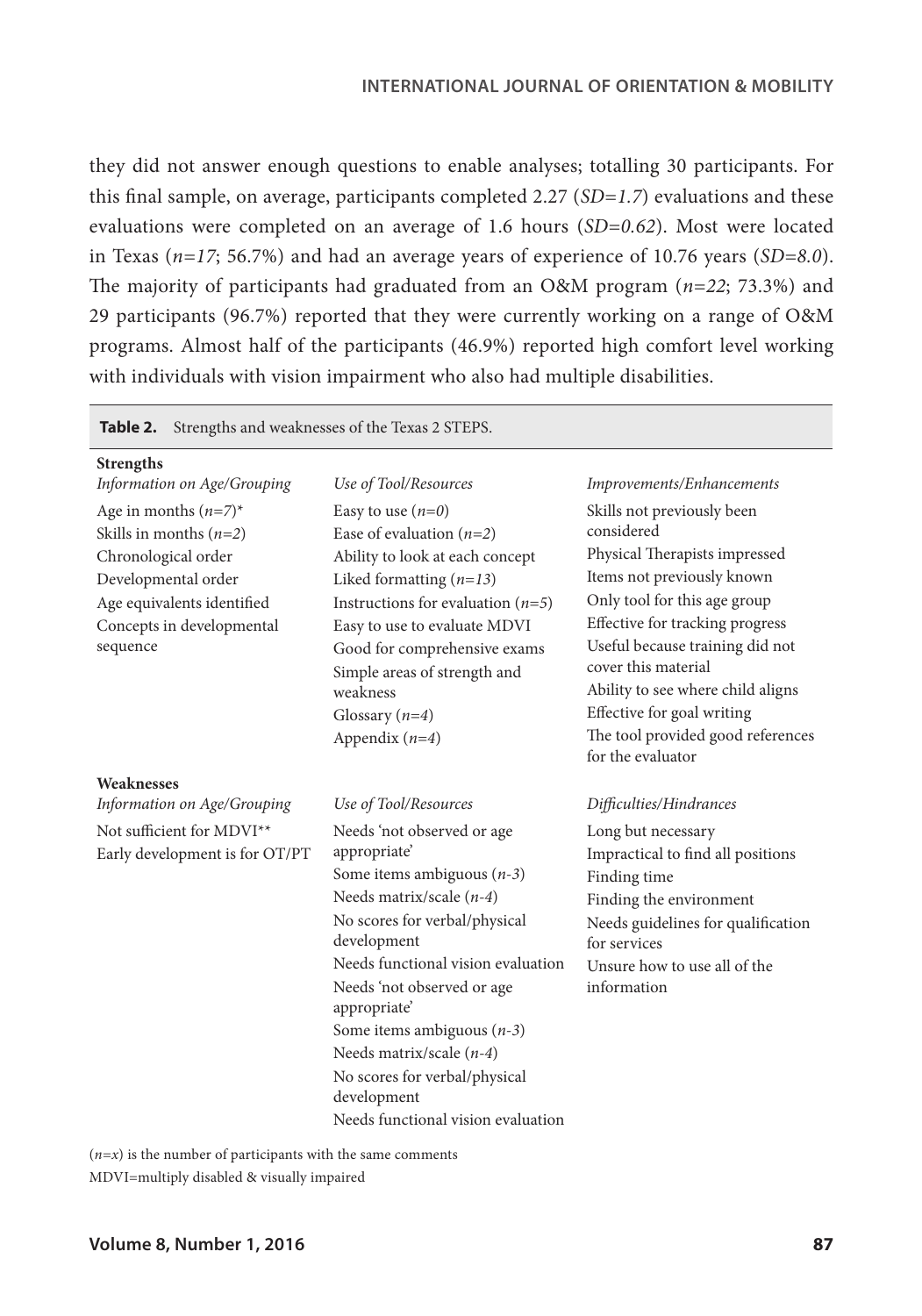Participants reported that the Texas 2 STEPS was user friendly (*n=28*; 93.3%). The vast majority of participants (*n=22*; 73.3%) reported that the Texas 2 STEPS was helpful in identifying areas of need because it was easy to use, had clear instructions, included many skill areas, included basic concept development, and tracked progress. Almost all participants (96.7%) reported that they would use it again. On a scale of 1 (not useful) to 5 (useful), 26 (86.7%) participants reported the Texas 2 STEPS to be useful or very useful  $(X^2 = 17.1, p < .001)$ . However, weaknesses of the tool were noted by some respondents. Participants indicated that the layout should be improved by reorganising the sections and reducing the increments of each skills level. Table 2 shows qualitative descriptions of strengths and weaknesses of the tool.

### **DISCUSSION**

Results of the study indicated that the majority of participants found the Texas 2 STEPS to be a useful tool for assessing O&M skills in children from birth to five years of age. Specifically, the majority of participants responded that the Texas 2 STEPS provided information that was useful for determining areas of strengths and weaknesses of the child's development as they related to O&M. The participants also reported that the Texas 2 STEPS identified skills by age in months and years. Additionally, participants believed that the tool was useful for determining goals and tracking progress.

While the majority of participants believed that the tool was useful, a few participants indicated weaknesses. For example, two participants commented that early intervention, and more specifically, early motor development, is an area that should be more appropriately addressed by physical therapists (PTs) rather than O&M professionals. Although it is true that the role of the PT is to provide therapeutic instruction in movement and restore function, the purpose of the Texas 2 STEPS is to measure O&M as it relates to vision impairment and blindness, an area in which PTs are not necessarily competent. Hence, future revisions of the Texas 2 STEPS should clarify that the tool is designed for O&Ms working with children with vision impairment.

Two participants found that some descriptions of desired behaviours were unclear though the specific behaviours were not indicated. In addition, some participants requested that there be a graph for charting the evaluation and progress. A companion tool should be considered, and feedback taken into consideration.

This study has several limitations. For example, it enlisted participants who were certified by Academy for the Certification of Vision Rehabilitation and Education Professionals (ACVREP). Not all states or agencies require that OMSs be certified. The Texas 2 STEPS